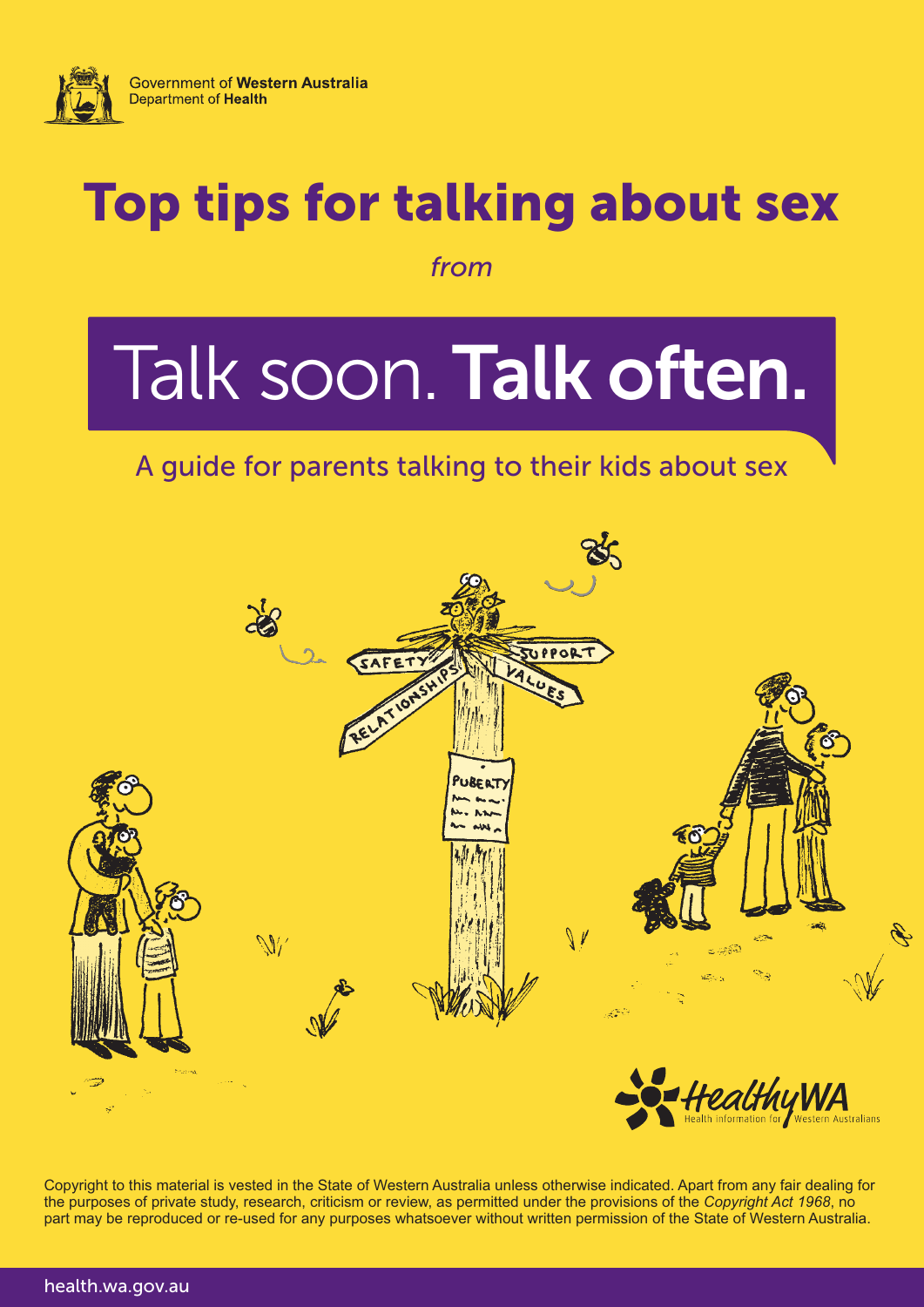## Top 20 tips for talking about sex

06

09

10

#### Talk soon.

Start talking about bodies from birth. Talk about puberty and respectful relationships. Discuss topics long before your child is going to experience them. Practise talking about sexual matters before your children reach an age when they are reluctant to discuss the topic. 01

#### Talk often (listen too).

Cover the same subject lots of times – little and often. A general pattern of openly 'chatting' about sex and relationships will stick and create a feeling of closeness and comfort to talk about anything.

#### Two way talk.

Gone are the days of the one-off 'birds and the bees' lecture. Good communication is lots of conversations, sharing ideas, experiences and questions.

#### It's not all about sex.

It's about bodies, babies, growing up, love, sexual expression, feelings, treating each other with respect, personal values, decisions and relationships.

#### Don't wait for your child to ask questions.

They might never ask, and they still need to know. If they haven't said anything to you by the time they are 10, then shyness or embarrassment is likely to stop them from this point onwards. Create conversations – use books, characters in TV shows, stories from your own life. 05

#### Answer questions honestly and simply.

Just a little bit of information is OK because you can always come back to it (and you should). If you haven't given enough information, most kids will ask more questions.

#### You don't have to have all the answers.

If you don't know how to respond to a question, it's OK to say so. Keep communication open with something like, "That's a good question. I don't know how to answer it. We can find out together." 07

#### Use teachable moments.

Use media, movies, news events, songs and family events to introduce topics and discuss values (e.g. an unplanned pregnancy on a TV show can be a good way to talk about the importance of contraception). 08

#### Use the correct words.

Practise saying these words out loud: vulva, vagina, clitoris, penis, testes, scrotum, breasts, nipples. Get used to using the proper names for sexual body parts right from the start. That doesn't mean you can't use the words 'boobs' or 'willy', but it helps you and your child to be more matter of fact about these issues.

#### Make reliable information available.

Leave books around that have accurate information. Share reliable websites and video clips. Help your child to determine what information is real and what is fake on social media.

02

04

03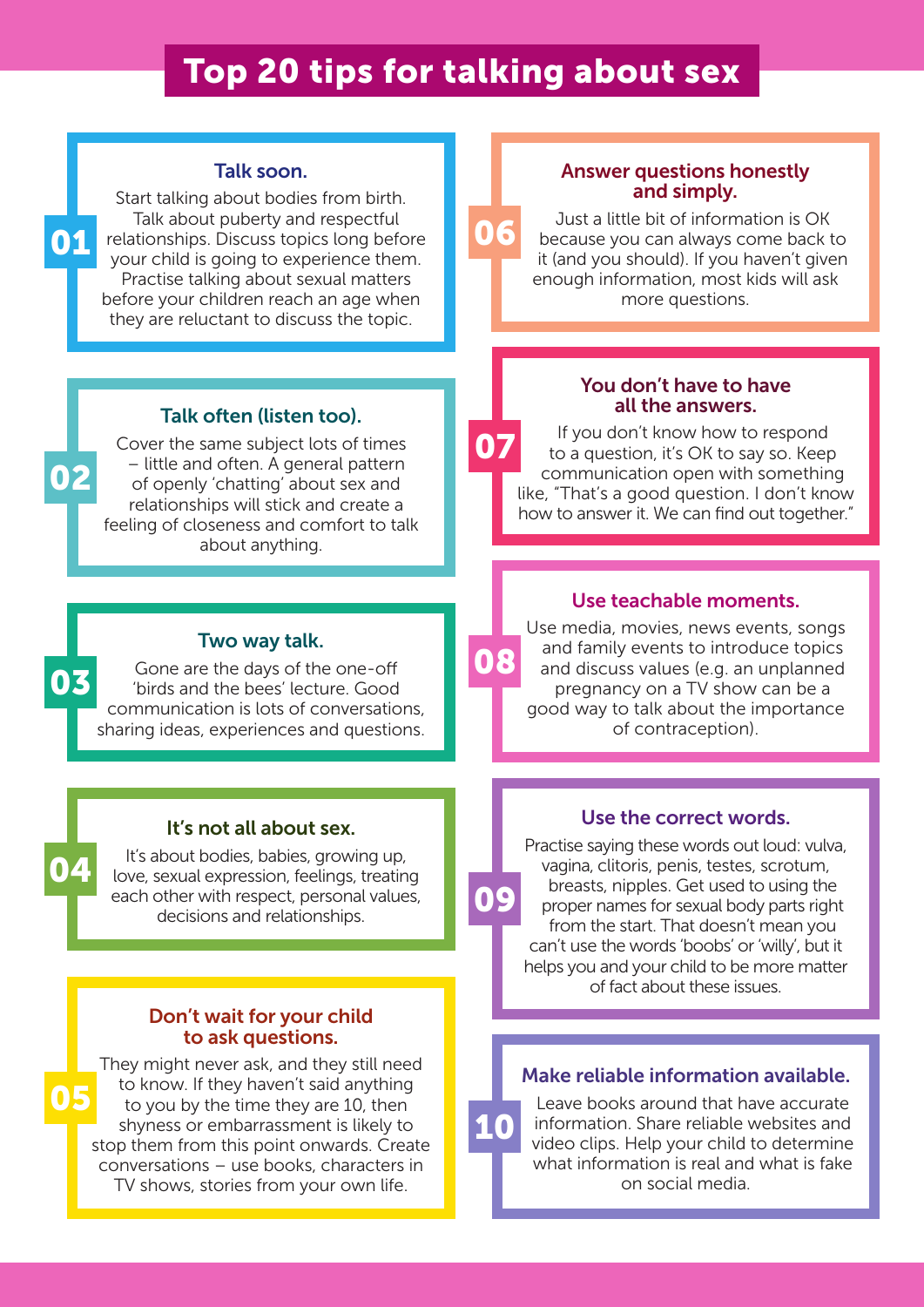#### Be a 'tellable' parent.

Show you are approachable by raising the topic, be unshockable (pretend if you have to), and listen.

#### Trusted network of adults.

Ask your child to think of other adults they might like to talk to about these topics: aunts/uncles, grandparents and older siblings can be great sources of support.

#### Make it less awkward.

Offer times to talk that don't require a formal sit-down. Start a conversation in the car or washing the dishes so that you can talk without eye contact (this also helps to give the chat a finite time so that it is not too 'heavy'). Send your teen a message with a link or post you'd like them to look at and offer them the chance to come to you with questions (don't tag them in posts that their friends can see too!).

#### It's OK to laugh!

Sex and bodies can be funny for both you and your child. It's OK to laugh, to admit you are embarrassed (but determined) and to say, "I don't have all the answers, but I do know where we can get reliable information."

14

11

12

13

We haven't made it an issue. So it's just information, and it's there to be asked, and my attitude is, I'll tell you, to the best of my knowledge. If not, I'll find out for you and then we can work through it. – Parent of girl 6 and boy 8

#### You are not alone.

There are lots of supportive services and websites at the back of this book that can help you and your child.

15

16

17

18

19

20

#### Support your school's Relationships and Sexuality program.

Find out what your child is learning about at school and use this to continue conversations at home.

#### Teach them about contraception and condoms.

Share your family values about sexual behaviour but make sure they have factual information on how to best protect themselves should the need arise.

#### Show them how to access services.

Concerns about confidentiality can stop young people accessing services. Show them how to get their own Medicare card (at 15 years old). Explain that their My Health Record becomes confidential to them at 14 years old. Show them how to use local and online services.

#### Be inclusive, respect diversity.

Remember that about 5–20% of people are same-sex attracted, about 4% are gender diverse and 1.7% intersex.

#### It's never too late to start.

Children will learn about sex with or without you. It's better to get information from a trusted adult rather than online or from friends. It doesn't hurt to say, "I wish we chatted about this a long time ago, but here is something I really want you to know…"